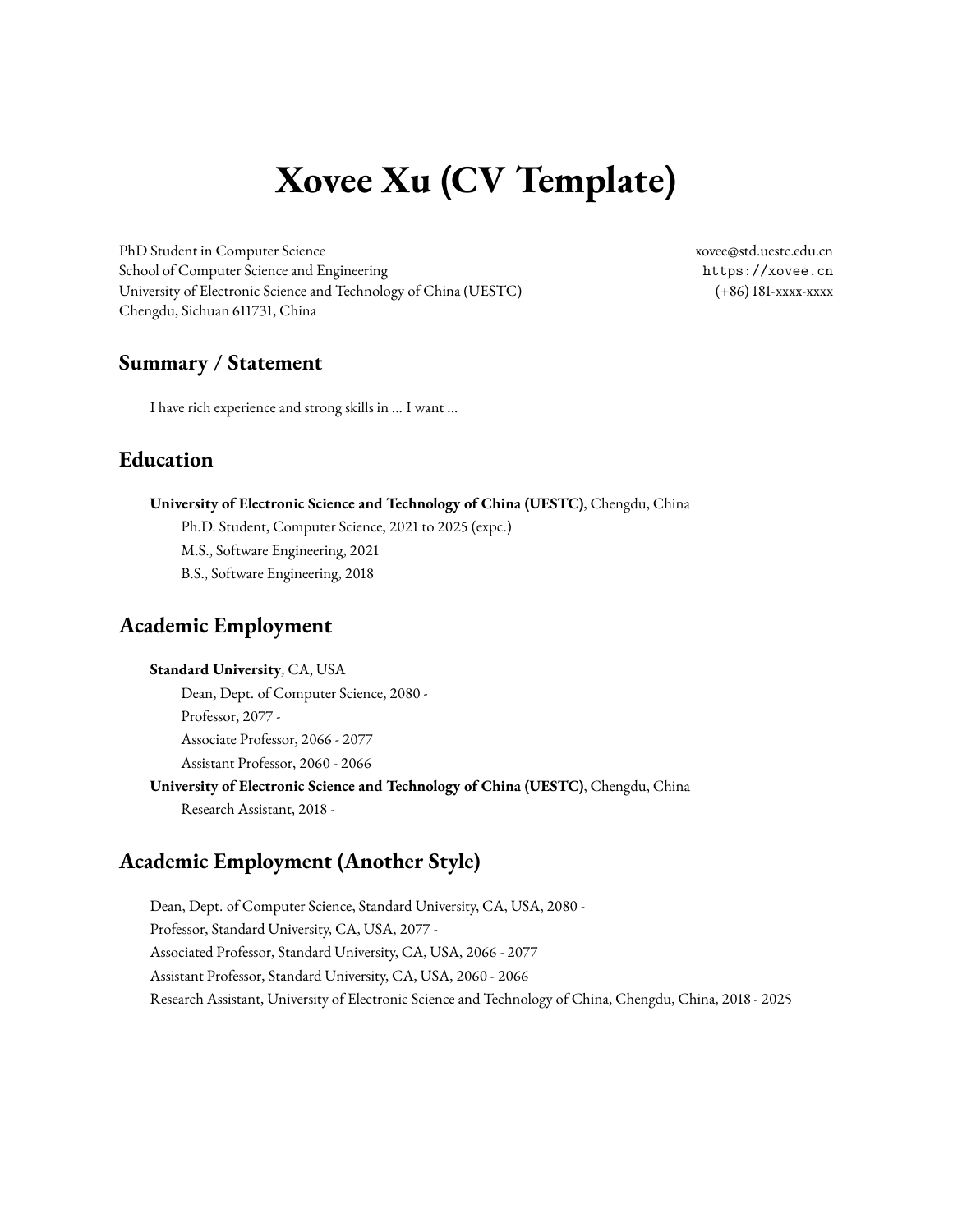### **Distinction**

A.M. Turing Award, ACM, 2077 Excellent Master Thesis, 105/4929; and PhD Entrance Scholarship, UESTC, 2021 Outstanding Graduate Student; and First Prize Scholarship, UESTC, 2020

## **Academic Service**

#### **Editor-in-Chief**

Journal of Curriculum Vitae, 2077 - Journal of L'HEX, 2066 - 2077

#### **General Chair**

International Conference on How to Write CV, 2077

#### **Ad Hoc Reviewer**

IEEE Transactions on Knowledge and Data Engineering (TKDE) IEEE/ACM Transaction on Network (TON)

#### **Professional Membership**

Association for Computing Machinery (ACM) Fellow (2080), Senior Member (2077), Member (2020)

## **Publication**

#### **Refereed Journal Articles**

1. Fan Zhou, Xovee Xu\*, Goce Trajcevski, Kunpeng Zhang. 2021. A survey of information cascade analysis: Models, predictions, and recent advances. *ACM Computing Surveys (CSUR)*, vol. 54, no. 2, article 27, 36 pages, Mar 2021, doi[:10.1145/3433000,](https://xovee.cn/html/paper-redirects/csur2021.html) [arXiv:2005.11041](https://arxiv.org/abs/2005.11041)

#### **Refereed Conference Articles**

2. Fan Zhou, Xovee Xu, Kunpeng Zhang, Goce Trajcevski, and Ting Zhong\*. 2020. Variational information diffusion for probabilistic cascade prediction. IEEE International Conference on Computer Communications (INFOCOM), Virtual Conference, Jul 6-9, 2020, pp. 1618-1627, doi[:10.1109/INFOCOM41043.2020.9155349](https://doi.org/10.1109/INFOCOM41043.2020.9155349) **INFOCOM 2020 Student Conference Award**